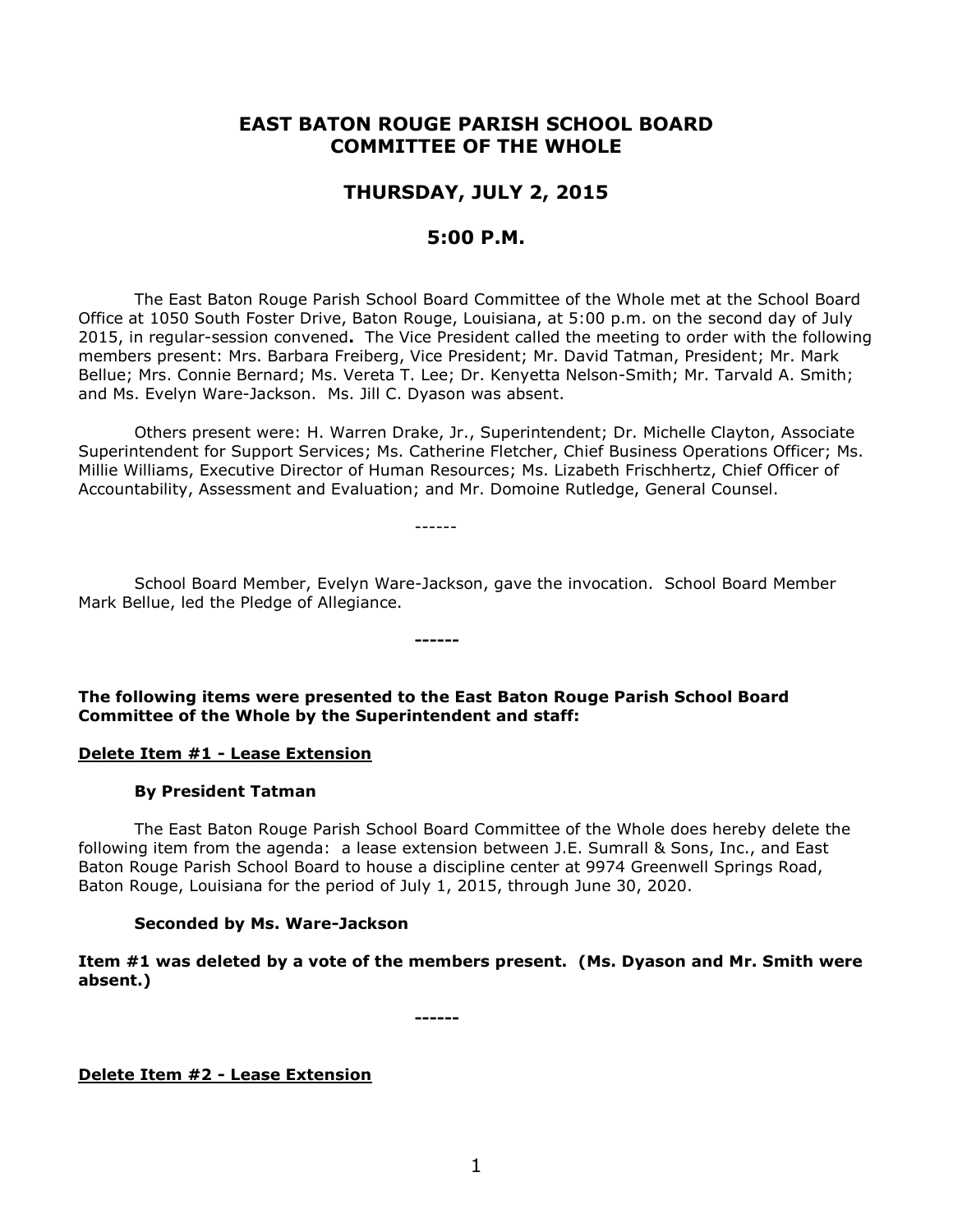#### **By Mrs. Bernard**

The East Baton Rouge Parish School Board Committee of the Whole does hereby delete the following item from the agenda: a lease extension between Thein Truong, d/b/a Eagle First, LLC, and East Baton Rouge Parish School Board to house a discipline center at 1097 Flannery Road, Baton Rouge, Louisiana for the period of July 2, 2015, through June 30, 2020.

#### **Seconded by Ms. Ware-Jackson**

#### **Item #2 was deleted by a vote of the members present. (Ms. Dyason was absent.)**

**------**

## **Sales and Use Tax Exemption**

#### **By Mrs. Bernard**

The East Baton Rouge Parish School Board Committee of the Whole does hereby favorably recommend the following item: approval of granting a sales and use tax exemption for custom computer software pursuant to the provisions of LSA-R.S. 47:305.52. This would include the two percent (2%) portion of the school system tax with approval of the Oversight Committee, if necessary.

### **Seconded by Mr. Bellue**

**Favorably recommended to the full Board by a vote of the members present. (Ms. Dyason was absent.)**

**------**

### **Professional Service Contract**

### **By President Tatman**

The East Baton Rouge Parish School Board Committee of the Whole does hereby favorably recommend the following item: approval of a professional services contract between the East Baton Rouge Parish School Board and Manners of the Heart in the amount of \$352,852.00 to implement the program at 15 schools and provide training to teachers. (Funding Source: General Fund and Donations)

### **Seconded by Mr. Smith**

#### **Discussion followed.**

### **A "friendly amendment" was offered by Mrs. Bernard and accepted by the originator and seconder.**

The East Baton Rouge Parish School Board Committee of the Whole does hereby favorably recommend the following item: approval of a professional services contract between the East Baton Rouge Parish School Board and Manners of the Heart in the amount of \$352,852.00, less the donated amount of \$50,000.00, for a new total of \$302,852.00, to implement the program at 15 schools and provide training to teachers. (Funding Source: General Fund and Donations)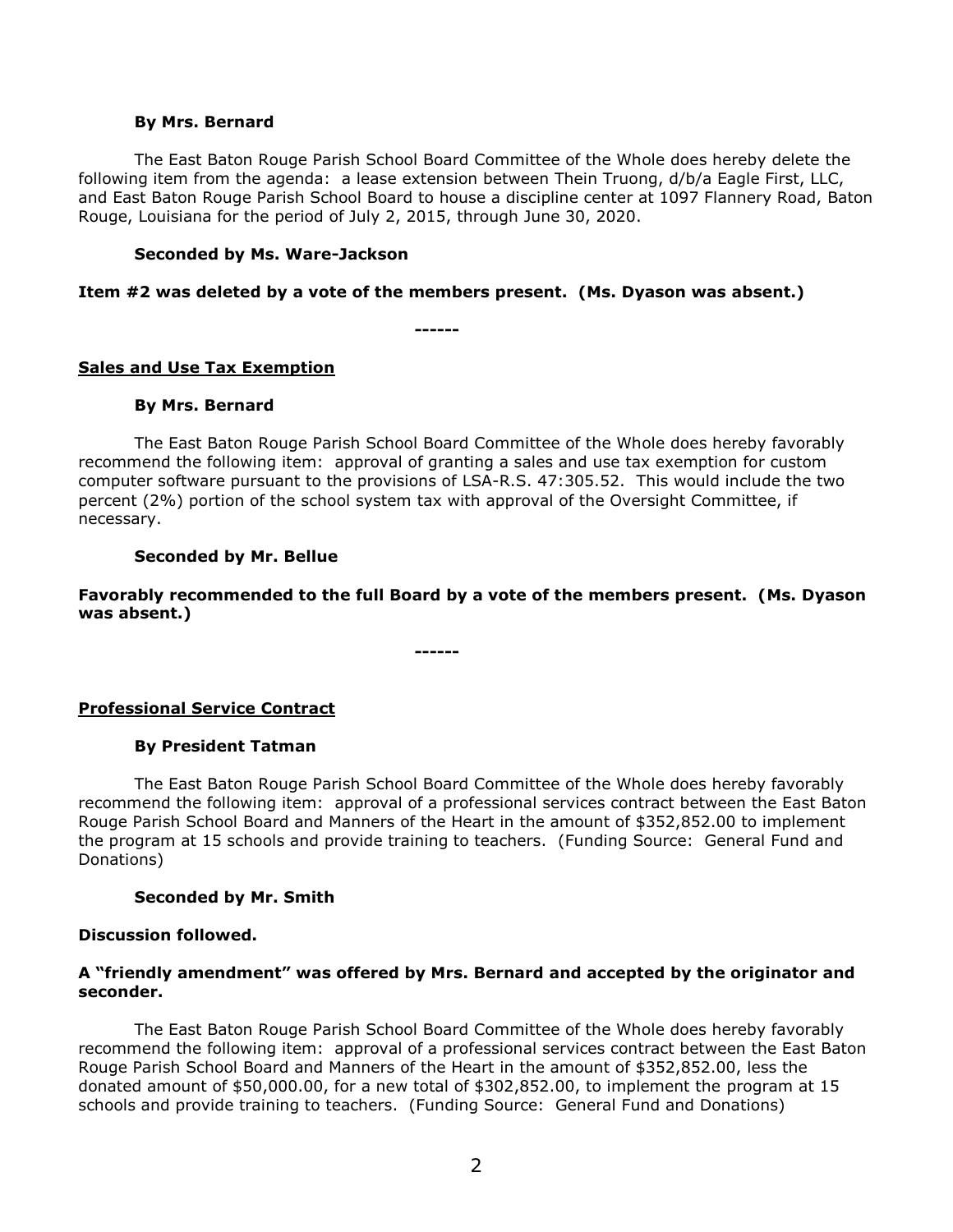**Favorably recommended to the full Board by a vote of the members present. (Ms. Dyason was absent.)**

**------**

## **Renewal of Professional Services Contract**

## **By Mrs. Bernard**

The East Baton Rouge Parish School Board Committee of the Whole does hereby favorably recommend the following item: approval of a request for renewal of a professional services contract between the East Baton Rouge Parish School Board and the Douglas Manship, Sr., Theater Complex Holding, Inc., (Manship Theatre) in the amount of \$80,000.00 to provide arts experiences for students and teachers. (Funding Source: General Fund)

## **Seconded by Ms. Ware-Jackson**

**Favorably recommended to the full Board by a vote of the members present. (Ms. Dyason was absent.)**

**------**

# **Renewal of Professional Services Contract**

### **By Ms. Ware-Jackson**

The East Baton Rouge Parish School Board Committee of the Whole does hereby favorably recommend the following item: approval of a request for renewal of a professional services contract between the East Baton Rouge Parish School Board and the Arts Council of Greater Baton Rouge in the amount of \$70,000.00 to implement arts training for teachers and arts integration experiences for students. (Funding Source: General Fund)

# **Seconded by Mr. Smith**

## **Favorably recommended to the full Board by a vote of the members present. (Ms. Dyason was absent.)**

**------**

# **Renewal of Professional Services Contract**

### **By Dr. Nelson-Smith**

The East Baton Rouge Parish School Board Committee of the Whole does hereby favorably recommend the following item: approval of a request for renewal of a professional services contract between the East Baton Rouge Parish School Board and the Arts Council of Greater Baton Rouge in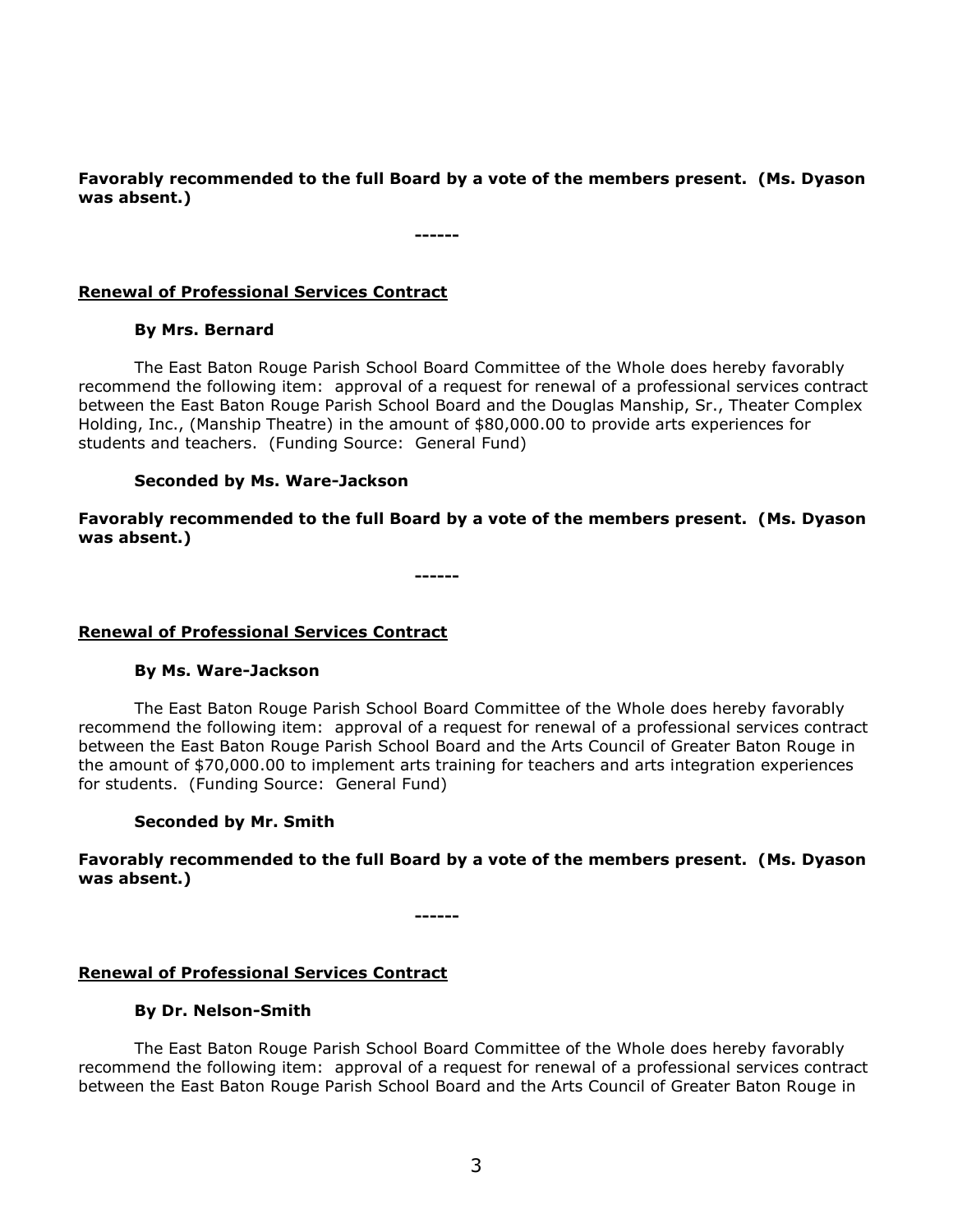the amount of \$20,450.00 to implement the School Readiness Through the Arts program. (Funding Source: Magnet Funds)

## **Seconded by Ms. Ware-Jackson**

**Favorably recommended to the full Board by a vote of the members present. (Ms. Dyason was absent.)**

**------**

## **Professional Services Contract**

## **By Ms. Ware-Jackson**

The East Baton Rouge Parish School Board Committee of the Whole does hereby favorably recommend the following item: approval of a professional services contract between the East Baton Rouge Parish School Board and Kids' Orchestra, Inc., in the amount of \$10,000.00 to implement an after-school program for elementary-age students. (Funding Source: General Fund)

## **Seconded by Dr. Nelson-Smith**

**Favorably recommended to the full Board by a vote of the members present. (Ms. Dyason was absent.)**

**------**

**Items #6 - #13** *In Globo*

**By Dr. Nelson-Smith**

**Request to take Items #6-#13** *In Globo.*

**There was no objection to the request.**

# **Items #6 - #13** *In Globo*

### **By Ms. Lee**

The East Baton Rouge Parish School Board Committee of the Whole does hereby favorably recommend the following items *In Globo*:

(a). approval of professional services contract between the East Baton Rouge Parish School Board and Dr. Kashunda L. Williams, Sundry Behavioral Services, in an amount not to exceed \$30,000.00 to provide applied behavior analysis training to ESS personnel, (Funding Source: IDEA - Part B) (b). renewal of an extern agreement between the East Baton Rouge Parish School Board and Louisiana State University in an amount not to exceed \$114, 240.00 to provide school psychological externs to assist Pupil Appraisal Services with testing of students, (Funding Source: IDEA – Part B) (c). renewal of a professional services contract between the East Baton Rouge Parish School Board and Sherilyn Macaluso in an amount not to exceed \$31,000.00 to provide interpreting services to eligible students with disabilities, (Funding Source: IDEA – Part B);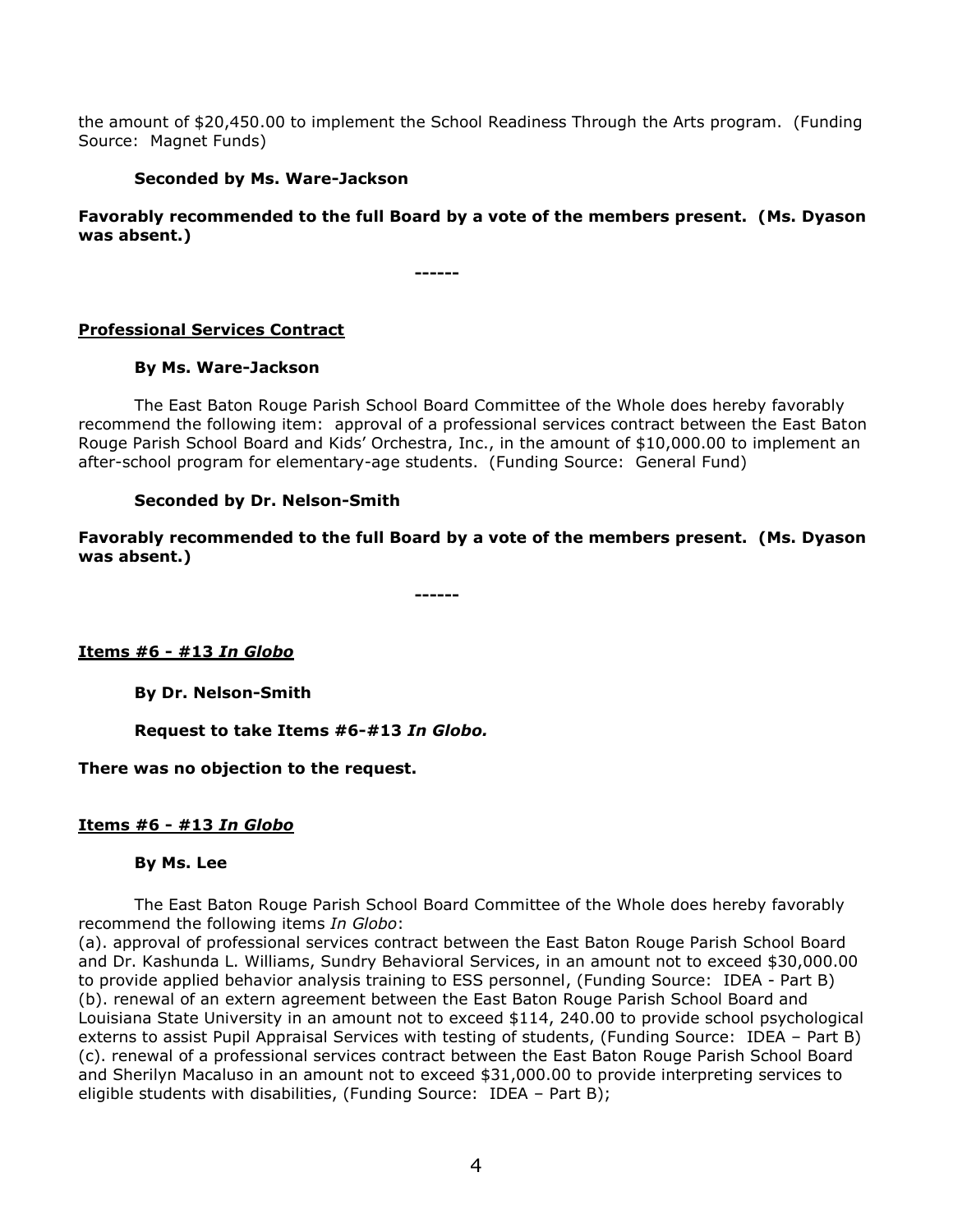(d). renewal of a professional services contract between the East Baton Rouge Parish School Board and Chase Healthcare in an amount not to exceed \$48,500.00 to provide nursing services to eligible students with disabilities, (Funding Source: IDEA – Part B);

(e). renewal of a professional services contract between the East Baton Rouge Parish School Board and Healing Hands Home Health in an amount not to exceed \$210,000.00 to provide nursing services to eligible students with disabilities, (Funding Source: IDEA – Part B);

(f). renewal of a professional services contract between the East Baton Rouge Parish School Board and Prestige Home Care in an amount not to exceed \$54,000.00 to provide nursing services to eligible students with disabilities, (Funding Source: IDEA – Part B);

(g). renewal of a professional services contract between the East Baton Rouge Parish School Board and Pediatric Services of America, Inc., in an amount not to exceed \$305,000.00 to provide nursing services to eligible students with disabilities, (Funding Source: IDEA - Part B);

(h). renewal of a professional services contract between the East Baton Rouge Parish School Board and Deaf Resources Center in an amount not to exceed \$80,000.00 to provide interpreter services to eligible students with disabilities. (Funding Source: IDEA – Part B).

## **Seconded by Mrs. Bernard**

**Favorably recommended to the full Board by a vote of the members present. (Ms. Dyason was absent.)**

**------**

## **Louisiana Compliance Questionnaire**

#### **By President Tatman**

The East Baton Rouge Parish School Board Committee of the Whole does hereby favorably recommend the following item: approval of the Louisiana Compliance Questionnaire as required for the 2014-2015 financial audit of the East Baton Rouge Parish School System.

### **Seconded by Mrs. Bernard**

**Favorably recommended to the full Board by a vote of the members present. (Ms. Dyason was absent.)**

**------**

**Items #15 - #34** *In Globo*

**By President Tatman**

**Request to take Items #15-#34** *In Globo.*

**There was no objection to the request.**

**Items #15 - #34** *In Globo*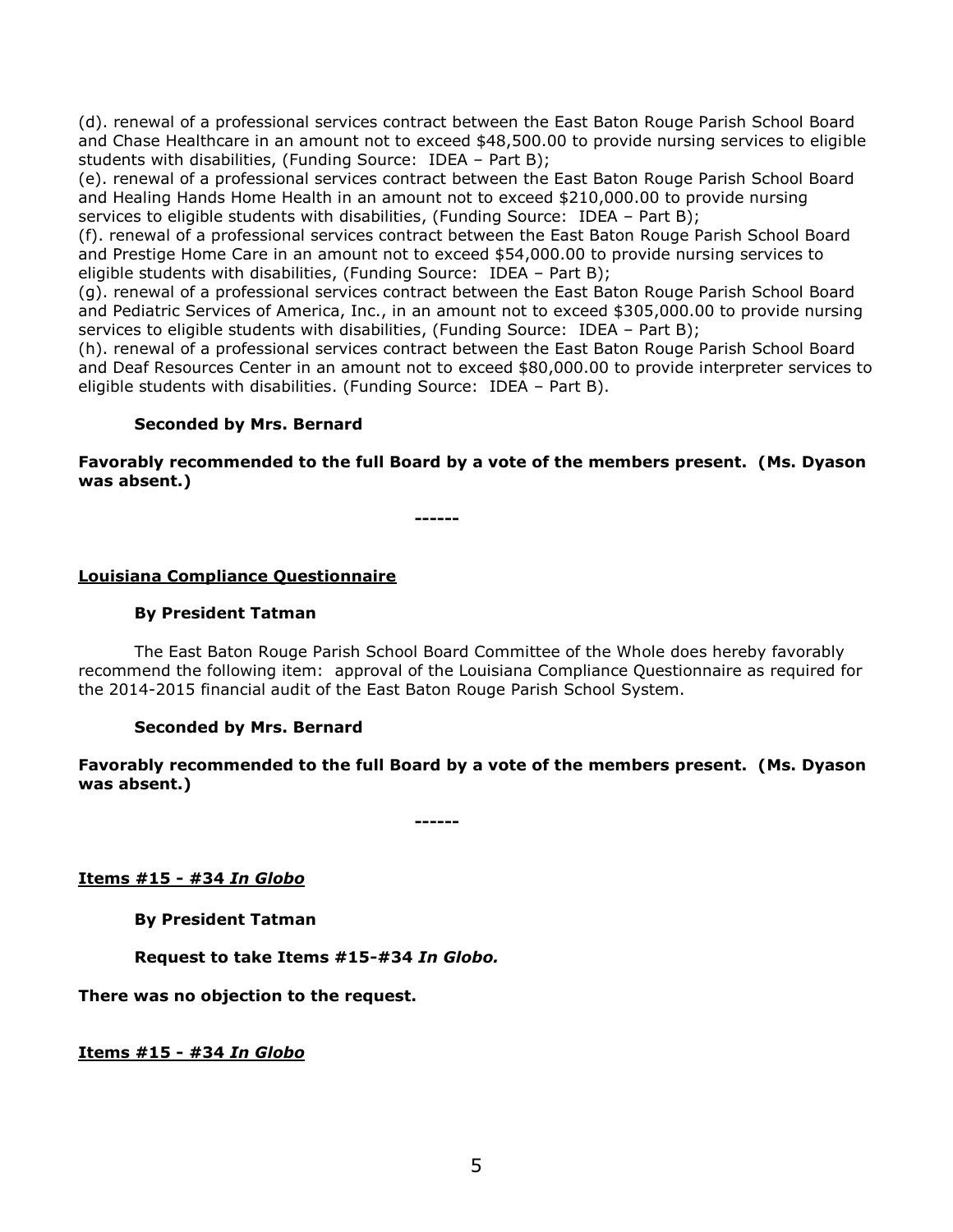## **By Ms. Lee**

The East Baton Rouge Parish School Board Committee of the Whole does hereby favorably recommend the following items *In Globo*:approval of the following budgets:

(a). revised 2014-2015 and Proposed 2015-2016 Pre-K – Tuition Fund Budgets;

(b). revised 2014-2015 and Proposed 2015-2016 Exceptional Student Services (ESS) - Extended School Year (ESYS) Budgets;

(c). revised 2014-2015 and Proposed 2015-2016 Exceptional Student Services (ESS) - State Personnel Development Grant (SPDG) Budgets;

(d). revised 2014-2015 Exceptional Student Services (ESS) - Positive Behavior Interventions and Support Program (PBIS) Budget;

(e). revised 2014-2015 Exceptional Student Services (ESS) – High Cost Services Round 1;

(f). revised 2014-2015 Exceptional Student Services (ESS) – High Cost Services Round 2;

(g). revised 2014-2015 Believe and Prepare – Cohort 2 Budget;

(h). revised 2014-2015 21st Century Community Learning Centers Budget;

(i). revised 2014-2015 and Proposed 2015-2016 Pre-K (8g) Budgets;

(j). revised 2014-2015 Pre-K Early Childhood Community Networks – Cohort 2 Childcare and Development Fund (CCDF) and Cohort 2 State Budgets;

(k). revised 2014-2015 and Proposed 2015-2016 Pre-K Cecil J. Picard LA4 Budgets;

(l). revised 2014-2015 and Proposed 2015-2016 Pre-K Cecil J. Picard TANF Budgets;

(m). revised 2014-2015 TANF – Jobs for America's Graduates (JAG) Budget;

(n). revised 2014-2015 Adult Education State Funds Budget;

(o). revised 2014-2015 Adult Education EL Civics Budget;

(p). revised 2014-2015 Adult Education Federal Funds Budget;

(q). revised 2014-2015 Adult Education Federal Leadership Funds Budget;

(r). revised 2014-2015 Education Excellence Funds (EEF) Budget;

(s). revised 2014-2015 Advanced Placement Test Fee Program Budget;

(t). revised 2014-2015 Elementary School Summer Opportunity for Academic Remediation (SOAR) Budget

# **Seconded by Mr. Smith**

**Favorably recommended to the full Board by a vote of the members present. (Ms. Dyason was absent.)**

**------**

### *Students Rights & Responsibilities Handbook and Discipline Policy*

# **By Mrs. Bernard**

The East Baton Rouge Parish School Board Committee of the Whole does hereby favorably recommend the following item: approval of the *Students Rights & Responsibilities Handbook and Discipline Policy* for the 2015-2016 school year for the East Baton Rouge Parish School System with noted changes. The Superintendent and General Counsel will finalize the document making any changes needed to comply with state and federal laws.

### **Seconded by Mr. Smith**

**Favorably recommended to the full Board by a vote of the members present. (Ms. Dyason was absent.)**